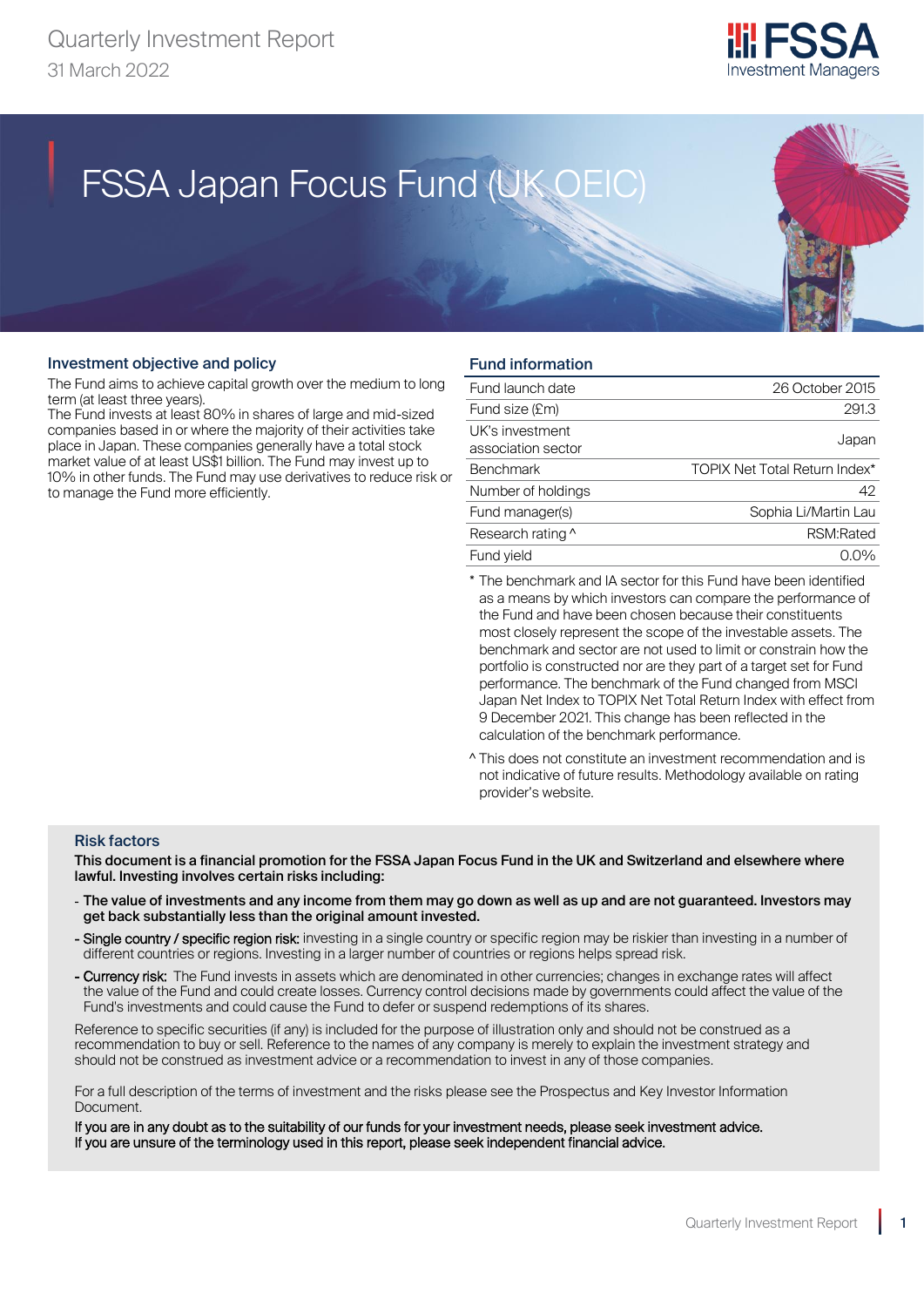

#### Available share classes

| Share class                                                    | Sedol   | <b>ISIN</b>  |
|----------------------------------------------------------------|---------|--------------|
| <b>FSSA Japan Focus Fund GBP Class B (Accumulation)</b>        | BWNGX43 | GB00BWNGX432 |
| FSSA Japan Focus Fund GBP Class E (Accumulation)               | BJVQNH7 | GB00BJVQNH77 |
| <b>FSSA Japan Focus Fund GBP Class B Hedged (Accumulation)</b> | BY9D7B7 | GB00BY9D7B75 |
| <b>FSSA Japan Focus Fund USD Class B (Accumulation)</b>        | BWNGX54 | GB00BWNGX549 |
| <b>FSSA Japan Focus Fund USD Class E (Accumulation)</b>        | BJVQNJ9 | GBOOBJVONJ91 |

#### About FSSA Investment Managers

FSSA Investment Managers is an autonomous investment management team within First Sentier Investors, with dedicated investment professionals based in Hong Kong and Singapore. We are specialists in Asia Pacific and Global Emerging Markets equity strategies, managing assets on behalf of clients globally.

We are bottom-up investors, using fundamental research and analysis to construct high-conviction portfolios. We conduct more than a thousand direct company meetings a year, seeking to identify high quality companies to invest in. We look for founders and management teams that act with integrity and risk awareness; and dominant franchises that have the ability to deliver sustainable and predictable returns over the long term. As responsible, long-term shareholders, we have integrated ESG analysis into our investment process and engage extensively on environmental, labour and governance issues.

#### Risk factors

This document is a financial promotion for the FSSA Japan Focus Fund in the UK and Switzerland and elsewhere where lawful. Investing involves certain risks including:

- The value of investments and any income from them may go down as well as up and are not guaranteed. Investors may get back substantially less than the original amount invested.
- Single country / specific region risk: investing in a single country or specific region may be riskier than investing in a number of different countries or regions. Investing in a larger number of countries or regions helps spread risk.
- Currency risk: The Fund invests in assets which are denominated in other currencies; changes in exchange rates will affect the value of the Fund and could create losses. Currency control decisions made by governments could affect the value of the Fund's investments and could cause the Fund to defer or suspend redemptions of its shares.

Reference to specific securities (if any) is included for the purpose of illustration only and should not be construed as a recommendation to buy or sell. Reference to the names of any company is merely to explain the investment strategy and should not be construed as investment advice or a recommendation to invest in any of those companies.

For a full description of the terms of investment and the risks please see the Prospectus and Key Investor Information Document.

If you are in any doubt as to the suitability of our funds for your investment needs, please seek investment advice. If you are unsure of the terminology used in this report, please seek independent financial advice.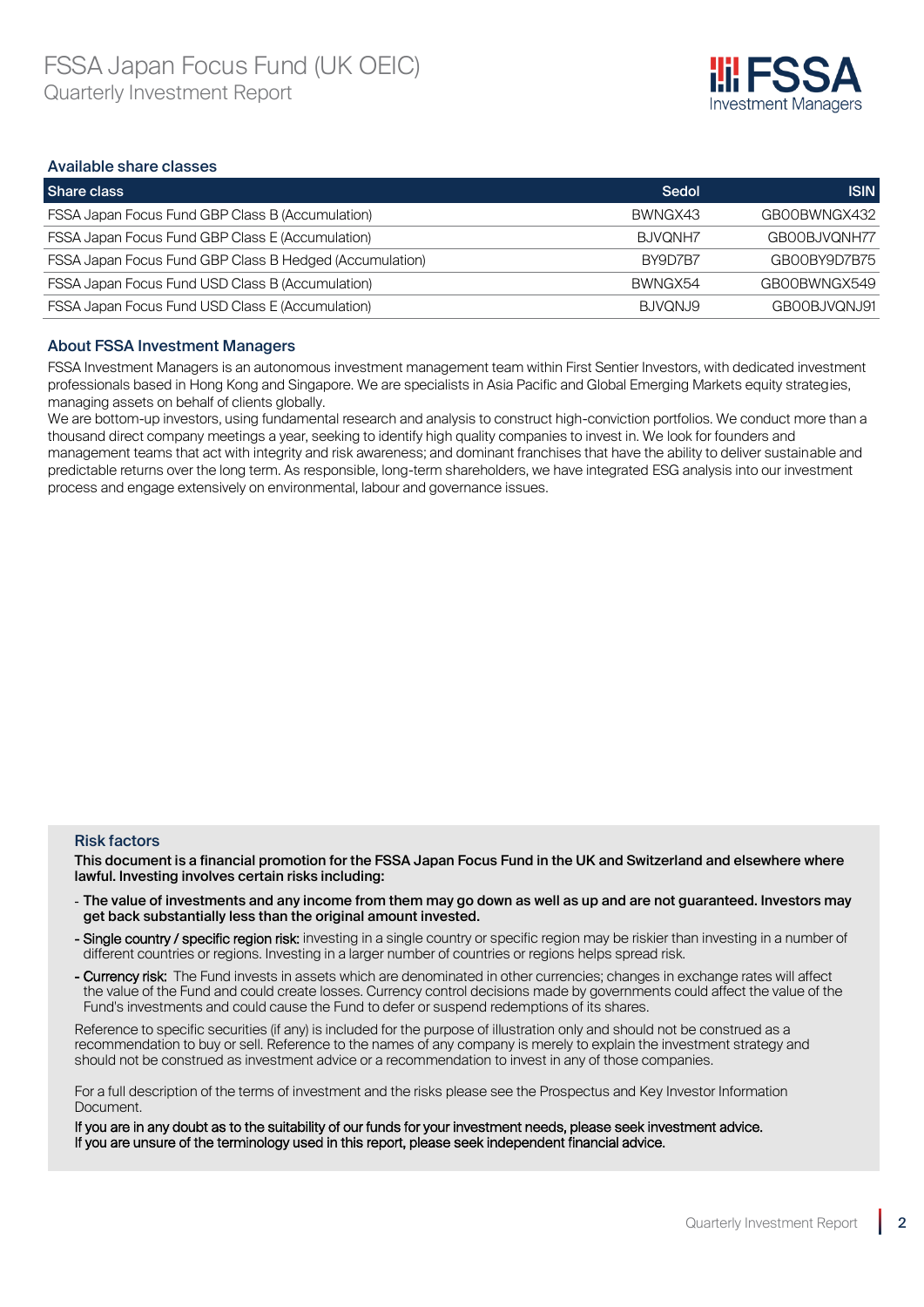

## Annual performance in GBP (%) to 31 March 2022

|                                     | 12 mths to<br>31/03/22 | 12 mths to<br>31/03/21 | 12 mths to<br>31/03/20 | 12 mths to<br>31/03/19 | 12 mths to<br>31/03/18 |
|-------------------------------------|------------------------|------------------------|------------------------|------------------------|------------------------|
| <b>FSSA Japan Focus Fund</b>        | -9.8                   | 37.6                   | 10.1                   | -2.8                   | 25.8                   |
| <b>TOPIX Net Total Return Index</b> | -2.0                   | 25.6                   | $-1.9$                 | $-0.8$                 | 6.6                    |
| Sector return                       | -4.8                   | 32.1                   | -3.3                   | -3.9                   | 9.6                    |

#### Cumulative performance in GBP (%) to 31 March 2022

|                                     | Since<br>Inception | 10 yrs                   |                     |                 |      |      | 5 yrs 3 yrs 1 yr YTD 6 mths 3 mths |        |
|-------------------------------------|--------------------|--------------------------|---------------------|-----------------|------|------|------------------------------------|--------|
| FSSA Japan Focus Fund               | 138.0.             | $\overline{\phantom{a}}$ | 67.0                | 36.5 -9.8 -19.3 |      |      | $-22.5$                            | -19.3  |
| <b>TOPIX Net Total Return Index</b> | 67.0               | $-$                      | 27.7 20.7 -2.0 -3.7 |                 |      |      | -8.1                               | $-3.7$ |
| Sector return                       | 70.1               | -                        | 281                 | 21.1            | -4.8 | -6.2 | $-10.8$                            | $-6.2$ |

#### Performance review

Over the past 12 months, key contributors to performance included Lasertec, with reports of accelerated orders for its next-generation ACTIS machine and major logic customers planning EUV investments ahead of schedule. Tokyo Electron rose on solid earnings results and a stronger-than-expected upward full-year guidance revision, driven by higher growth expectations for the wafer fab equipment market over the coming year. Meanwhile, M3

detracted from returns on worries that its market support sales could be peaking, due to its exceptional growth during Covid and the shortage of consultants to meet demand. Raksul fell due to the market rotation from growth to value stocks, while its core printing business continued to be affected by the prolonged Covid situation.



## Calendar year performance (% in GBP) to 31 March 2022

These figures refer to the past. Past performance is not a reliable indicator of future results. For investors based in countries with currencies other than GBP, the return may increase or decrease as a result of currency fluctuations. Since inception performance figures have been calculated from 26 October 2015. All performance data for the FSSA Japan Focus Fund Class B (Accumulation) GBP as at 31 March 2022. Source for fund - Lipper IM / First Sentier Investors (UK) Funds Limited. Performance data is calculated on a net basis by deducting fees incurred at fund level (e.g. the management fee and other fund expenses), save that it does not take account of initial charges or switching fees (if any). Income reinvested is included on a net of tax basis. Source for benchmark - TSE, income reinvested net of tax.

▴Sector returns calculated by Lipper and denote the arithmetic mean performance of funds in the relevant UK's Investment Association Sector. On 22 September 2020, First State Japan Focus Fund was rebranded as FSSA Japan Focus Fund.

Sector return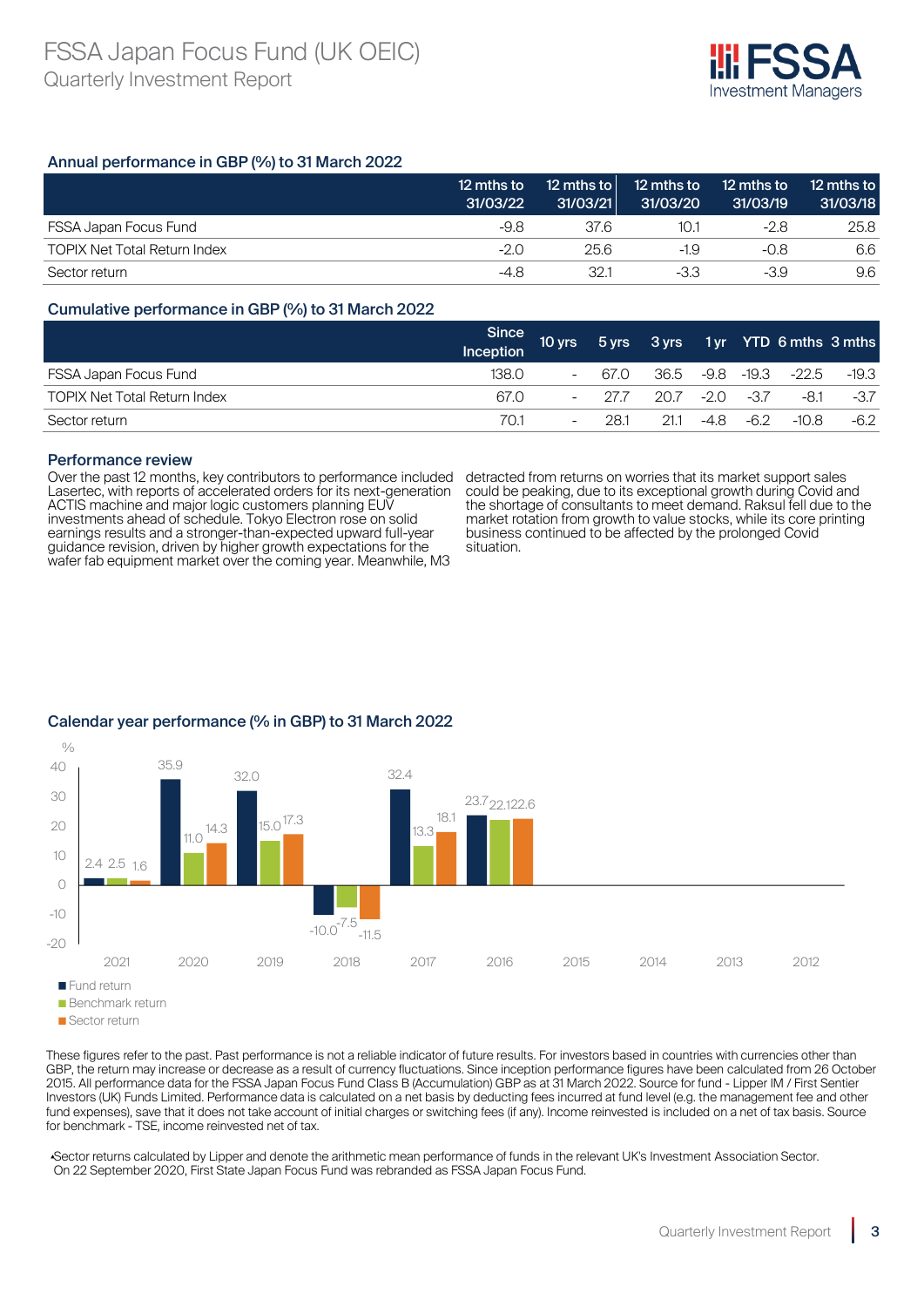

### Portfolio review

We initiated a toehold position in BayCurrent Consulting, a strategic and IT consulting firm, at more attractive valuations during the recent market volatility. We believe it should continue to benefit from the growing trend of digital transformation in Japan. The company has been in business for 20 years and, although it is a latecomer to the industry, it has gained recognition and moved up the value chain, and has expanded its business portfolio to include strategy consulting projects as well as IT services. BayCurrent has achieved 26% CAGR growth in the last three years and aims to become one of the top general consulting firms in Japan.

We also purchased Sho-Bond, a structural repairs and maintenance company focused on bridges and highways. We believe the company is among the best quality in the domestic construction industry in terms of management, track record, defensiveness, profitability and shareholders' return. Margins have improved, driven by the higher utilisation rate of its engineers and less seasonality, and management are confident on current growth levels until at least 2030.

We divested Kamakura Shinsho to fund better ideas elsewhere. The management seems determined to invest into new businesses while its core businesses are still at an early stage. We sold Kao Corp on concerns about external headwinds in the domestic personal care market.

## Stock spotlight

Benefit One is a leading corporate fringe benefits service provider in Japan. It generates high returns on capital employed (ROCE) based on its highly scalable business model. While fringe benefits are typically only provided to permanent workers in large corporations, we expect small-to-medium sized companies (which employ 70% of Japanese workers) to increasingly start offering them as well – thus expanding the potential market size. Benefit One aims to become a "one-stop shop" solutions provider to increase its value to clients, bundling together business travel management and healthcare programs with its core fringe benefit services.

The acquisition of JTB Benefit Service, the 3rd largest fringe benefits player in Japan, is expected to solidify Benefit One's dominant market position and provide synergies with its new business pillars in healthcare and a digital human resources (HR) platform. As a result, Benefit One plans to upgrade its midterm plan after the announcement of its full-year financial results. It aspires to transform its business model in the next five years.



#### Market capitalisation breakdown (GBP)

Data source: For illustration purposes only. Portfolio weights may not add up to 100% as cash holdings are excluded and full coverage of stocks is not always available. This information is calculated by First Sentier Investors. Past performance is not indicative of future performance. Reference to specific securities (if any) is included for the purpose of illustration only and should not be construed as a recommendation to buy or sell the same. All securities mentioned herein may or may not form part of the holdings of First Sentier Investors' portfolios at a certain point in time, and the holdings may change over time. These figures refer to the past. Past performance is not a reliable indicator of future results. For investors based in countries with currencies other than GBP, the return may increase or decrease as a result of currency fluctuations.

Index weight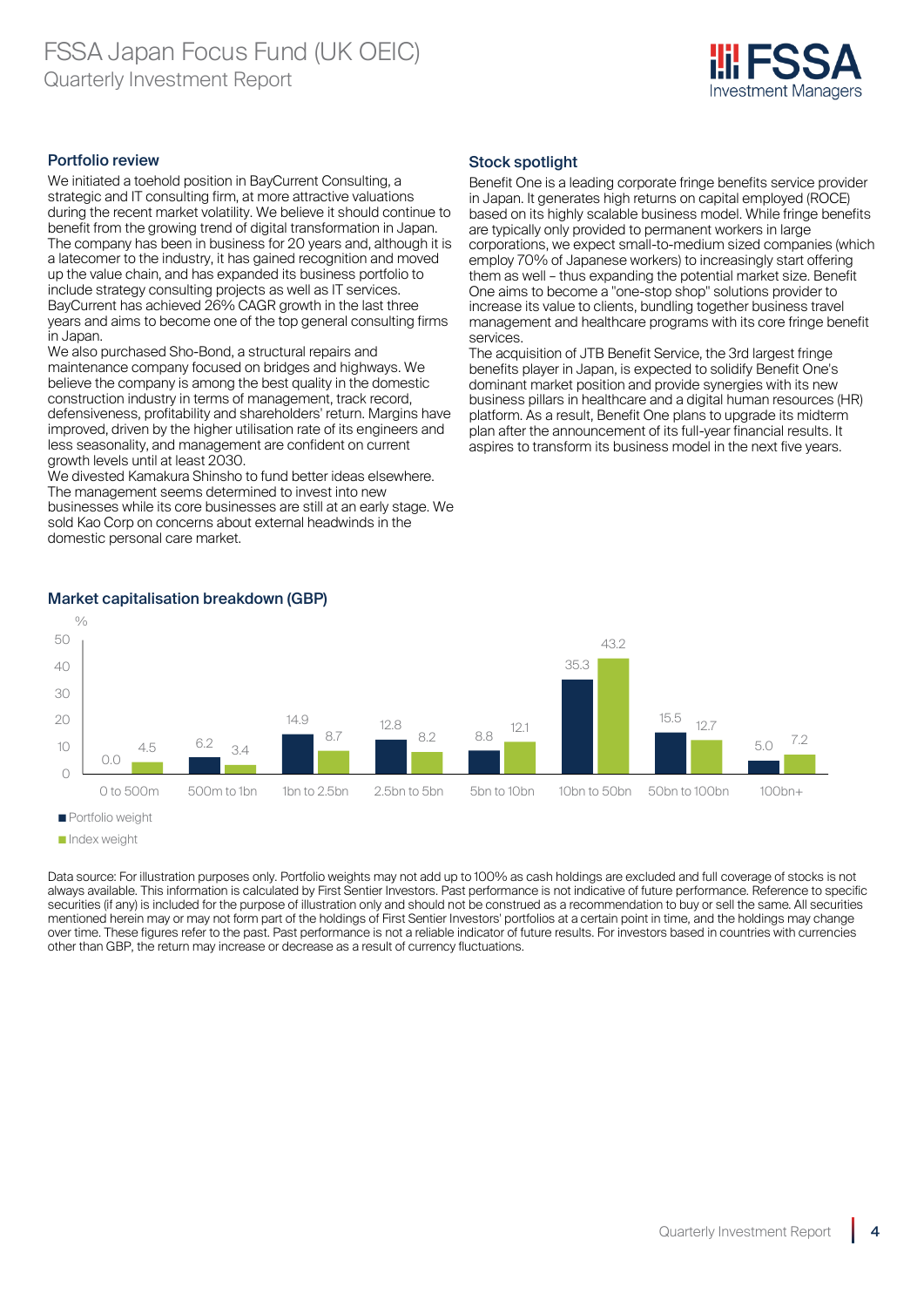

## **Outlook**

Given the uncertainties around the global outlook, our Japan portfolio is positioned predominantly towards companies with exposure to domestic demand. The companies we like to own are managed by strong management teams and can generate sustainable earnings growth and return on equity without relying on leverage or the macro environment. We also own regional consumer companies, global industrials and medical equipment/services companies with dominant franchises, strong balance sheets and steady cash flow. These businesses should remain relatively defensive in the event of a recession.

## Ten largest company holdings as at 31 March 2022

| Stock name                   | Country | Sector                        | Portfolio weight (%) |
|------------------------------|---------|-------------------------------|----------------------|
| Keyence Corporation          | Japan   | Information Technology        | 5.4                  |
| Recruit Holdings Co Ltd      | Japan   | Industrials                   | 5.1                  |
| Tokyo Electron Ltd.          | Japan   | Information Technology        | 5.0                  |
| Sony Corporation             | Japan   | <b>Consumer Discretionary</b> | 5.0                  |
| GMO Payment Gateway, Inc.    | Japan   | Information Technology        | 4.9                  |
| Olympus Corp.                | Japan   | <b>Health Care</b>            | 4.9                  |
| Shin-Etsu Chemical Co., Ltd. | Japan   | <b>Materials</b>              | 4.6                  |
| Benefit One Inc.             | Japan   | Industrials                   | 4.3                  |
| <b>SMC Corporation</b>       | Japan   | <b>Industrials</b>            | 4.0                  |
| Shift Inc NPV                | Japan   | Information Technology        | 3.8                  |

#### Sector breakdown



- Information Technology 30.1% (13.3%\*)
- $\blacksquare$  Industrials 27.6% (24.7%\*)
- Health Care **13.5%** (8.1%\*)
- Consumer Discretionary 10.7%  $(18.5\%*)$

Consumer Staples 8.9% (7.2%\*)

- $\blacksquare$  Materials 6.5% (6.2%\*)
- Communication Services 1.1% (7.9%\*)
- Other 0.0% (14.1%\*)
- $\blacksquare$  Cash 1.5% (0.0%\*)

#### \*Index weight

Sector and Country classifications provided by Factset and First Sentier Investors. The Fund may hold multiple equity securities in the same company, which have been combined to provide the Fund's total position in that company. Index weights, if any, typically include only the main domestic-listed security. The above Fund weightings may or may not include reference to multiple securities. Allocation percentage is rounded to the nearest one decimal place and the total allocation percentage may not add up to 100%.

Past performance is not indicative of future performance. Reference to specific securities (if any) is included for the purpose of illustration only and should not be construed as a recommendation to buy or sell the same. All securities mentioned herein may or may not form part of the holdings of First Sentier Investors' portfolios at a certain point in time, and the holdings may change over time. These figures refer to the past. Past performance is not a reliable indicator of future results. For investors based in countries with currencies other than GBP, the return may increase or decrease as a result of currency fluctuations.

## Our long-term investment themes:

- Global factory automation and robotics leaders.
- Best-in-class consumer franchises that are dominant in the Asia Pacific region.
- Manufacturers in niche industries which have a leading edge globally.
- Solutions providers for Japan's structural labour shortage.
- Leading internet verticals that disrupt old-school industries.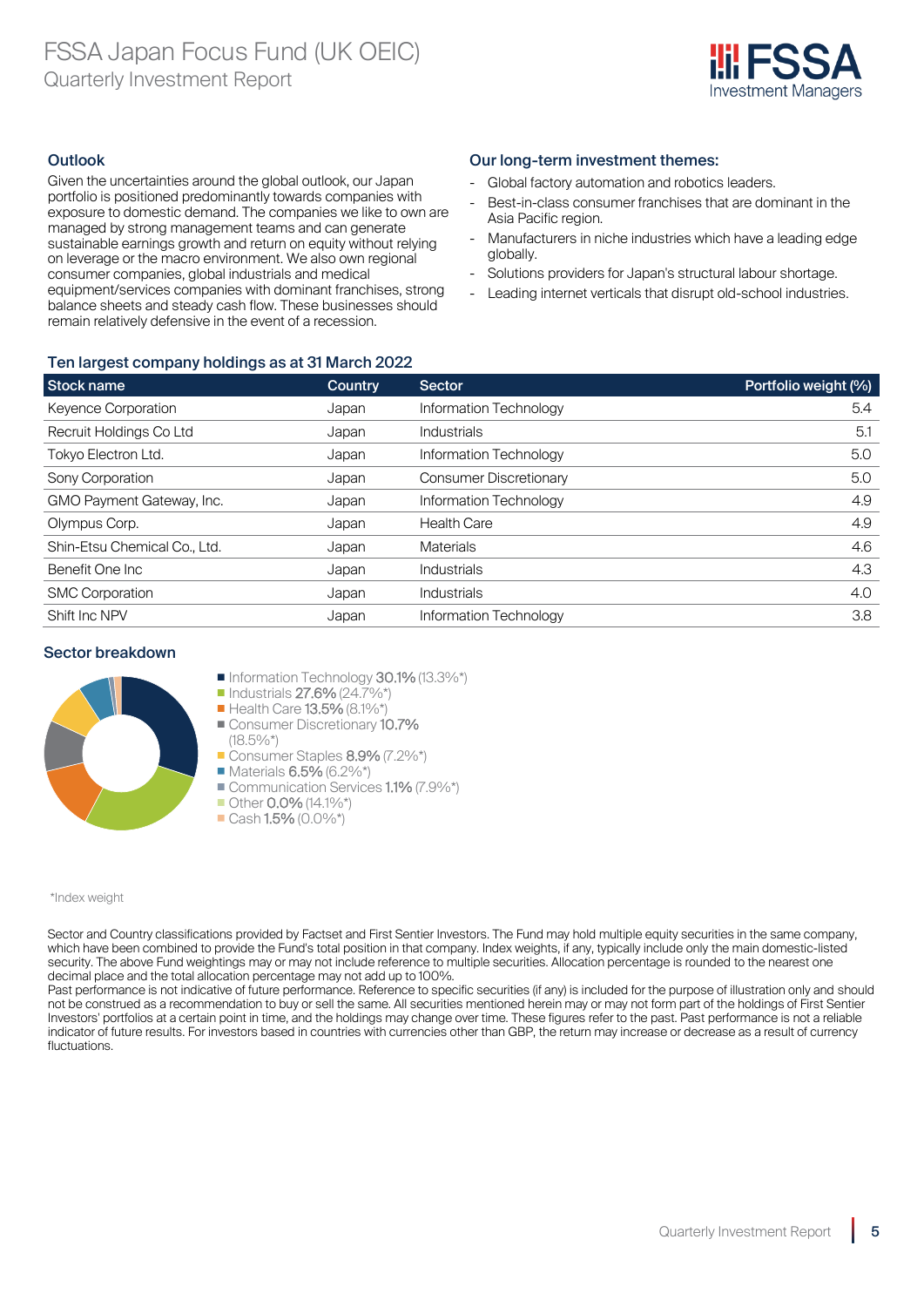

## Top 5 contributors to absolute performance

| 3 months to 31 March 2022   |         |                               |                    |  |  |
|-----------------------------|---------|-------------------------------|--------------------|--|--|
| Stock name                  | Country | Sector                        | Value added (bps*) |  |  |
| MonotaRO Co., Ltd.          | Japan   | Industrials                   | 65                 |  |  |
| Nexon Co Ltd                | Japan   | <b>Communication Services</b> | 29                 |  |  |
| Kotobuki Spirits Co., Ltd.  | Japan   | <b>Consumer Staples</b>       | 20                 |  |  |
| BayCurrent Consulting, Inc. | Japan   | <b>Industrials</b>            |                    |  |  |
| Shoei Co. Ltd. (7839)       | Japan   | <b>Consumer Discretionary</b> |                    |  |  |

## 12 months to 31 March 2022

| Stock name            | Country | Sector                  | Value added (bps*) |
|-----------------------|---------|-------------------------|--------------------|
| Lasertec Corp.        | Japan   | Information Technology  | 183                |
| Shift Inc NPV         | Japan   | Information Technology  | 151                |
| Tokyo Electron Ltd.   | Japan   | Information Technology  | 99                 |
| Kobe Bussan Co., Ltd. | Japan   | <b>Consumer Staples</b> | 59                 |
| Keyence Corporation   | Japan   | Information Technology  | 38                 |

## Bottom 5 contributors to absolute performance

#### 3 months to 31 March 2022

| Stock name              | Country | <b>Sector</b>          | Value added (bps*) |
|-------------------------|---------|------------------------|--------------------|
| Benefit One Inc         | Japan   | <b>Industrials</b>     | $-281$             |
| Lasertec Corp.          | Japan   | Information Technology | $-190$             |
| Recruit Holdings Co Ltd | Japan   | <b>Industrials</b>     | $-139$             |
| Raksul Inc Npv          | Japan   | <b>Industrials</b>     | $-138$             |
| Keyence Corporation     | Japan   | Information Technology | $-127$             |

#### 12 months to 31 March 2022

| Stock name                                | Country | Sector                        | Value added (bps*) |
|-------------------------------------------|---------|-------------------------------|--------------------|
| Raksul Inc Npv                            | Japan   | <b>Industrials</b>            | $-171$             |
| M3, Inc.                                  | Japan   | <b>Health Care</b>            | $-158$             |
| Nihon M&A Center Inc                      | Japan   | <b>Industrials</b>            | $-111$             |
| Japan Elevator Service Holdings Co., Ltd. | Japan   | <b>Industrials</b>            | $-105$             |
| Workman Co Ltd                            | Japan   | <b>Consumer Discretionary</b> | -96                |

Stock contributions show the impact of the individual stock's performance to the total fund performance. These stock contributions show the top 5 and bottom 5 contributors to the fund and are not representative of the performance of the fund as a whole.

#### These figures refer to the past. Past Performance is not a reliable indicator of future results. For investors based in countries with currencies other than GBP, the return may increase or decrease as a result of currency fluctuation.

This stock information does not constitute any offer or inducement to enter into investment activity.

Contributions are calculated at the investee company level before the deduction of any fees incurred at fund level (e.g. the management fee and other fund expenses) but after deduction of transactional costs. Stocks held/listed in non-index countries have economic activity > 50% from developing economies.

\* A basis point is a unit of measure used in finance to describe the percentage change in value or rate of a financial instrument. One basis point is equivalent to 0.01% (1/100th of a percent) or 0.0001 in decimal form.

Data source: This information is calculated by First Sentier Investors.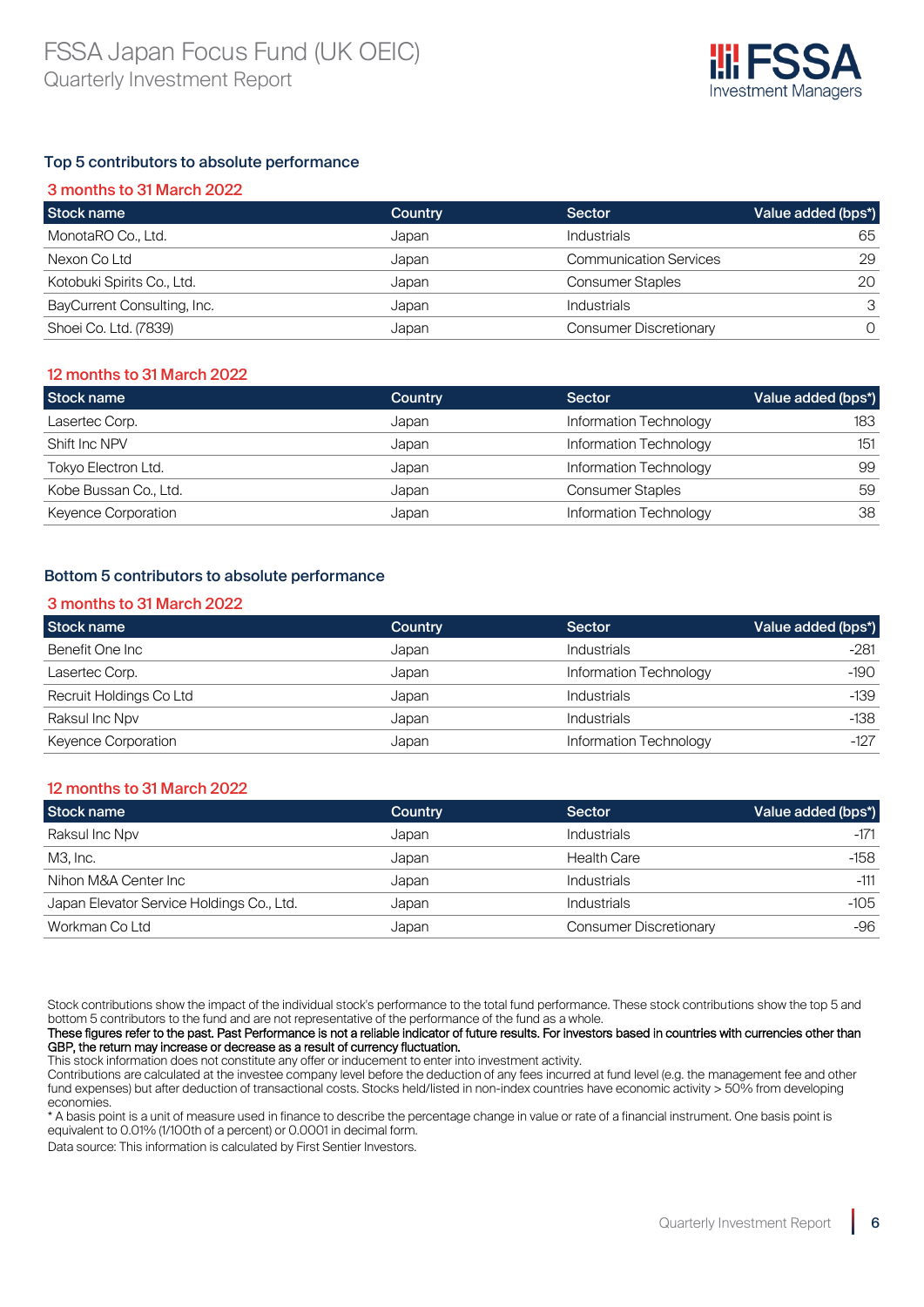

#### Portfolio risk analysis - ex-post 3 years annualised to 31 March 2022

| <b>Risk measure</b>                    | Value  | <b>Risk description</b>                                                                                                                                                                                                                                                                                                                      |
|----------------------------------------|--------|----------------------------------------------------------------------------------------------------------------------------------------------------------------------------------------------------------------------------------------------------------------------------------------------------------------------------------------------|
| Beta                                   | 1.19   | Beta is a measure of volatility relative to the market. A beta of 1 would indicate that the fund<br>tended to move in line with the market; a beta greater than 1 would indicate that the fund has<br>been more volatile than the market; whereas a beta less than 1 would indicate that the fund has<br>been less volatile than the market. |
| Information Ratio                      | 0.37   | The fund's excess return divided by its tracking error. It is designed to assess a portfolio's<br>performance relative to its level of benchmark risk. The higher the fund's information ratio, the<br>more excess return it generates for each unit of tracking error.                                                                      |
| Portfolio Standard<br><b>Deviation</b> | 19.60% | A measure of how much the returns of the fund vary relative to the arithmetical average. The<br>higher the fund's standard deviation, the more its returns tend to deviate from the mean.                                                                                                                                                    |
| Benchmark Standard<br><b>Deviation</b> | 12.33% | A measure of how much the returns of the index vary relative to the arithmetical average. The<br>higher the index's standard deviation, the more its returns tend to deviate from the mean.                                                                                                                                                  |
| <b>Tracking Error</b>                  | 13.16% | The standard deviation of the difference between the fund's returns and those of the index. The<br>higher the fund's tracking error, the more its performance relative to the benchmark may vary.                                                                                                                                            |

## Portfolio risk analysis - ex-ante at 31 March 2022

| <b>Risk measure</b>          | Value | <b>Risk description</b>                                                                                                                                                                                                                                        |
|------------------------------|-------|----------------------------------------------------------------------------------------------------------------------------------------------------------------------------------------------------------------------------------------------------------------|
| Dividend Yield (Fund)        | 0.81% | The annual dividend yield paid per share divided by the share price. This factor measures the<br>value of company shares according to the stream of dividend income resulting from share<br>ownership.                                                         |
| Dividend Yield (Index)       | 2.31% | The annual dividend yield paid per share divided by the share price. This factor measures the<br>value of company shares according to the stream of dividend income resulting from share<br>ownership.                                                         |
| Price to Book (Fund)         | 5.59  | The ratio of the company's book value (the sum of shareholders' equity plus accumulated retained<br>earnings from the P & L account) to its share price. This factor has been one of the most<br>successful measures of the intrinsic value of company shares. |
| Price to Book (Index)        | 1.22  | The ratio of the company's book value (the sum of shareholders' equity plus accumulated retained<br>earnings from the P & L account) to its share price. This factor has been one of the most<br>successful measures of the intrinsic value of company shares. |
| Price to Earnings<br>(Fund)  | 34.66 | Annual earnings (adjusted for amortizations of intangibles, extraordinary charges and credits) per<br>share divided by the share price. This factor measures the worth of a company's ability to support<br>each share with after tax earnings.                |
| Price to Earnings<br>(Index) | 12.45 | Annual earnings (adjusted for amortizations of intangibles, extraordinary charges and credits) per<br>share divided by the share price. This factor measures the worth of a company's ability to support<br>each share with after tax earnings.                |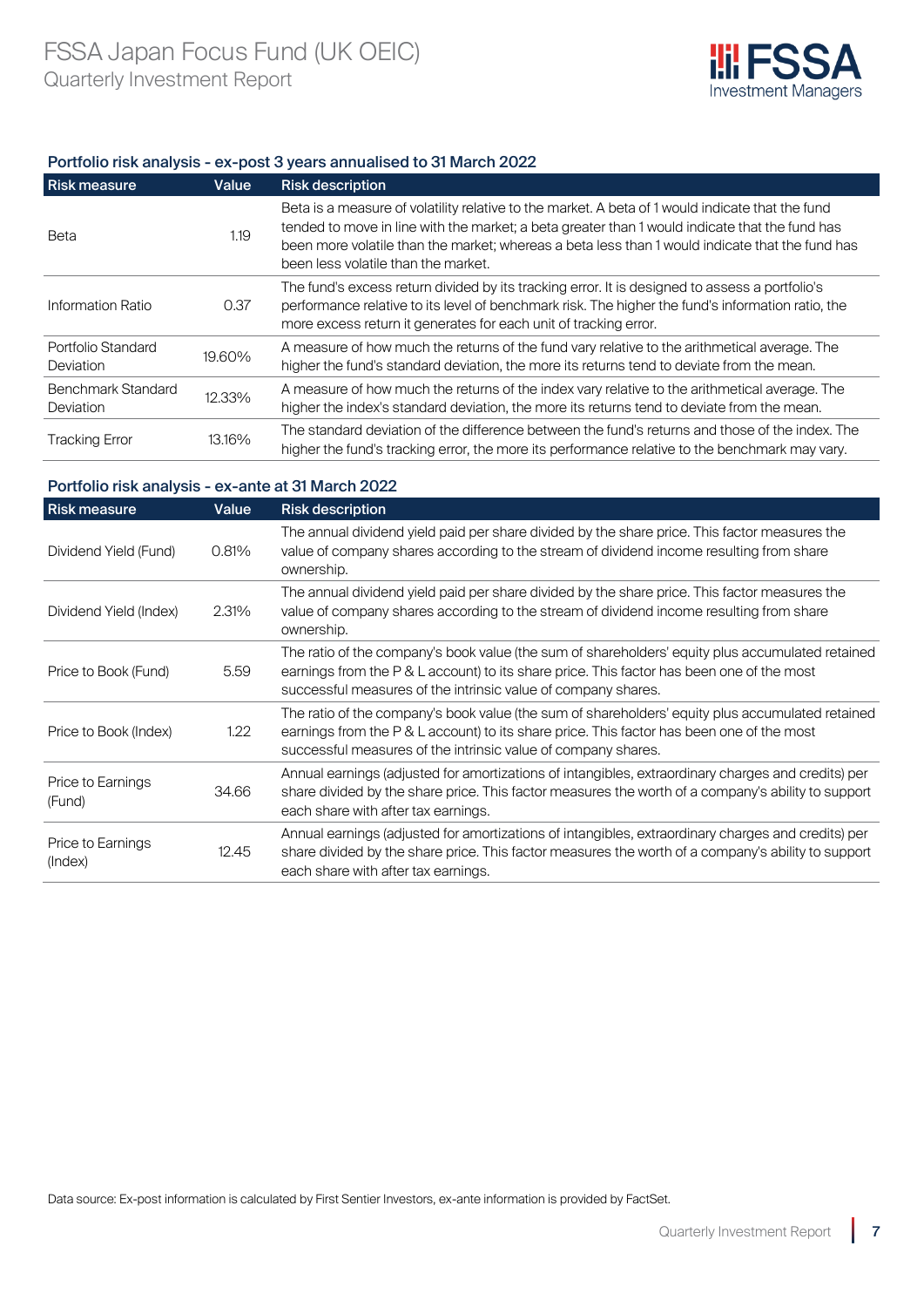

#### Important information

This document has been prepared for informational purposes only and is only intended to provide a summary of the subject matter covered and does not purport to be comprehensive. The views expressed are the views of the writer at the time of issue and may change over time. It does not constitute investment advice and/or a recommendation and should not be used as the basis of any investment decision. This document is not an offer document and does not constitute an offer or invitation or investment recommendation to distribute or purchase securities, shares, units or other interests or to enter into an investment agreement. No person should rely on the content and/or act on the basis of any material contained in this document.

This document is confidential and must not be copied, reproduced, circulated or transmitted, in whole or in part, and in any form or by any means without our prior written consent. The information contained within this document has been obtained from sources that we believe to be reliable and accurate at the time of issue but no representation or warranty, express or implied, is made as to the fairness, accuracy, or completeness of the information. We do not accept any liability whatsoever for any loss arising directly or indirectly from any use of this information.

References to "we" or "us" are references to First Sentier Investors.

In the UK, issued by First Sentier Investors (UK) Funds Limited which is authorised and regulated by the Financial Conduct Authority (registration number 143359). Registered office Finsbury Circus House, 15 Finsbury Circus, London, EC2M 7EB number 2294743. Outside the UK and the EEA, issued by First Sentier Investors International IM Limited which is authorised and regulated in the UK by the Financial Conduct Authority (registered number 122512). Registered office: 23 St. Andrew Square, Edinburgh, EH2 1BB number SCO79063.

Certain funds referred to in this document are identified as sub-funds of First Sentier Investors ICVC, an open ended investment company registered in England and Wales ("OEIC"). Following the UK departure from the European Union, the OEIC has ceased to qualify as a UCITS scheme and is instead an Alternative Investment Fund ("AIF") for European Union purposes under the terms of the Alternative Investment Fund Managers Directive (2011/61/EU). Accordingly, no marketing activities relating to the OEIC are being carriedout by First Sentier Investors in the European Union (or the additional EEA states) and the OEIC is not available for distribution in those jurisdictions. This document does not constitute an offer or invitation or investment recommendation to distribute or purchase shares in the OEIC in the European Union (or the additional EEA states). Further information is contained in the Prospectus and Key Investor Information Documents of the OEIC which are available free of charge by writing to: Client Services, First Sentier Investors (UK) Funds Limited, PO Box 404, Darlington, DL1 9UZ or by telephoning 0800 587 4141 between 9am and 5pm Monday to Friday or by visiting www.firstsentierinvestors.com. Telephone calls may be recorded. The distribution or purchase of shares in the funds, or entering into an investment agreement with First Sentier Investors may be restricted in certain jurisdictions.

Representative and Paying Agent in Switzerland: The representative and paying agent in Switzerland is BNP Paribas Securities Services, Paris, succursale de Zurich, Selnaustrasse 16, 8002 Zurich, Switzerland. Place where the relevant documentation may be obtained: The prospectus, key investor information documents (KIIDs), the instrument of incorporation as well as the annual and semi-annual reports may be obtained free of charge from the representative in Switzerland.

First Sentier Investors entities referred to in this document are part of First Sentier Investors a member of MUFG, a global financial group. First Sentier Investors includes a number of entities in different jurisdictions. MUFG and its subsidiaries do not guarantee the performance of any investment or entity referred to in this document or the repayment of capital. Any investments referred to are not deposits or other liabilities of MUFG or its subsidiaries, and are subject to investment risk including loss of income and capital invested. The FSSA Investment Managers logo is a trademark of the MUFG or an affiliate thereof.

Copyright © (2022) First Sentier Investors All rights reserved.